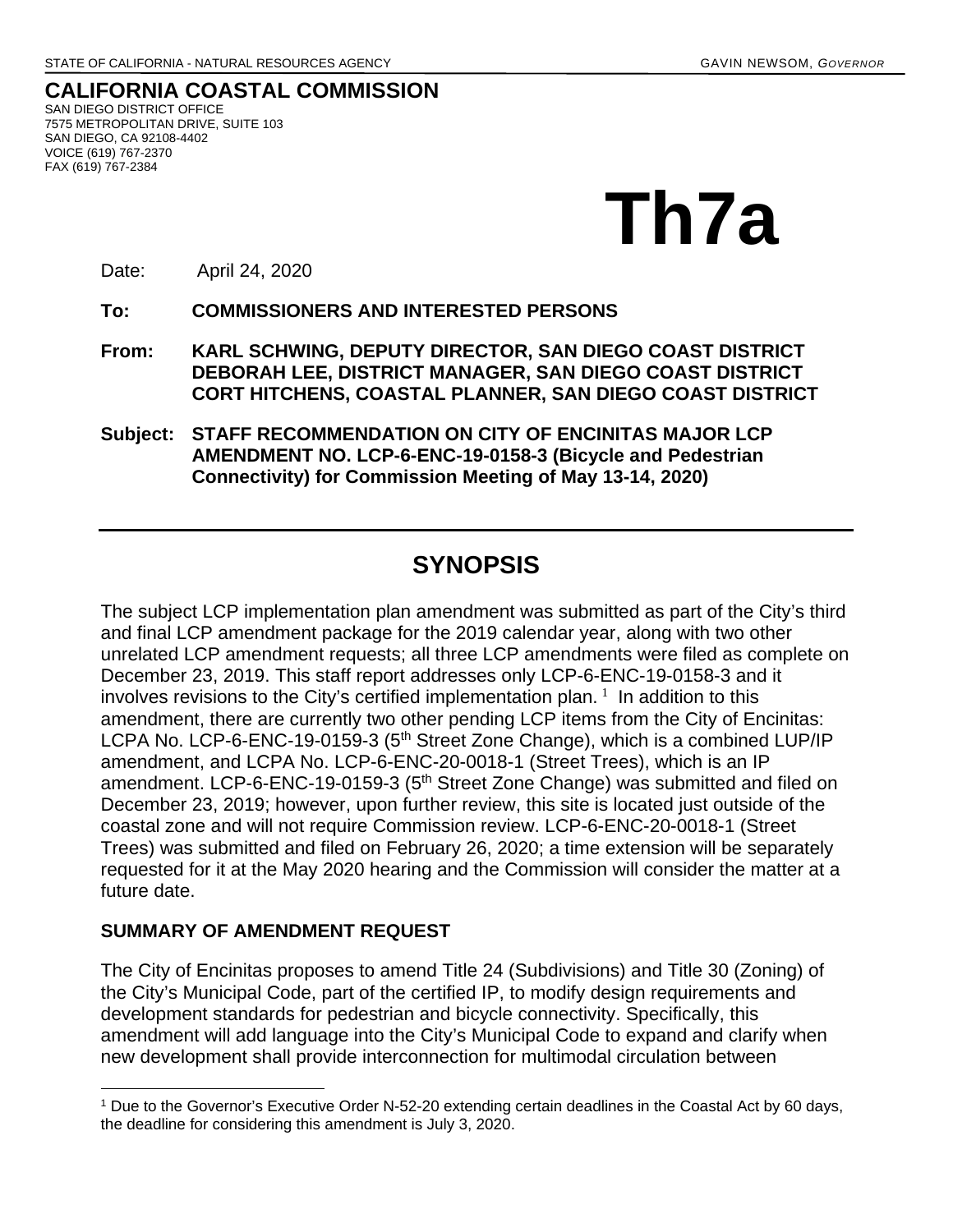adjacent land uses. The proposed amendment consists of text changes only; the revisions will apply citywide.

## **SUMMARY OF STAFF RECOMMENDATION**

Staff is recommending approval of the proposed LCP amendment as submitted. The Commission may reject IP amendments only if the amendment would be inconsistent with the certified Land Use Plan (LUP) or render the IP inadequate to carry out the LUP. The proposed IP Amendment is consistent with the goals and policies of the LUP in that the amendment allows for the enhancement of connectivity and circulation of pedestrian, bicycle, and vehicular transportation between adjacent land uses.

The proposed amendments to both Title 24 and Title 30 of the Encinitas Municipal Code provide consistent language for the requirements of bicycle and pedestrian connectivity throughout Encinitas. These requirements shall be applied to development within all residential, commercial, light industrial, public/semi-public, and ecological reserve/open space/parks zones in the City, and shall also apply when a subdivision is, or is not requested as part of a development application. Development subject to the provisions of this amendment will be required to add interconnection opportunities into a project based on several factors of feasibility, including, but not limited to topography, adjacent land use(s), existing physical barriers, and access to existing trails and public access points.

Additionally, no changes to the City's resource protection measures such as habitat buffers, blufftop setbacks, or grading restrictions on steep slopes are proposed or modified with the subject amendment. Therefore, no adverse impacts to coastal resources are anticipated.

## **ADDITIONAL INFORMATION**

The appropriate resolutions and motions begin on Page 4. The findings for approval of the Implementation Plan Amendment as submitted begin on Page 5.

Further information on the City of Encinitas LCP Amendment No. LCP-6-ENC-19-0158-3 (Bicycle and Pedestrian Connectivity) may be obtained from **Cort Hitchens**, Coastal Planner, at (619) 767-2370.

### **EXHIBITS**

Exhibit 1 – [Ordinance 2019-24](https://documents.coastal.ca.gov/reports/2020/5/Th7a/Th7a-5-2020-exhibits.pdf)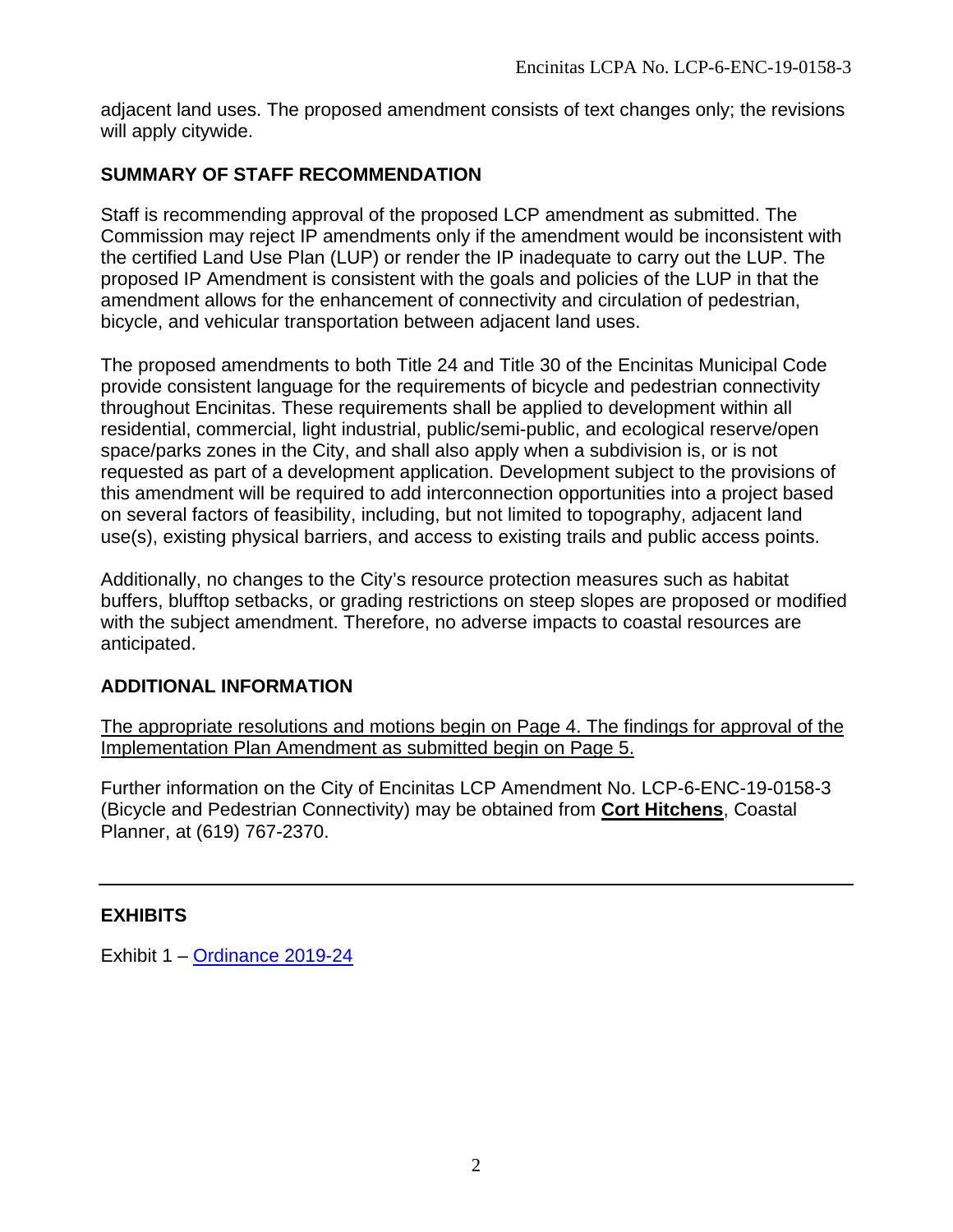# **TABLE OF CONTENTS**

|    | $\mathsf{A}_{-}$ |                                                           |  |
|----|------------------|-----------------------------------------------------------|--|
|    | Β.               |                                                           |  |
|    |                  |                                                           |  |
| Ш. |                  |                                                           |  |
|    |                  | III. FINDINGS FOR APPROVAL OF THE CITY OF ENCINITAS       |  |
|    |                  | IMPLEMENTATION PLAN AMENDMENT, AS SUBMITTED5              |  |
|    |                  |                                                           |  |
|    |                  |                                                           |  |
|    |                  | IV. CONSISTENCY WITH THE CALIFORNIA ENVIRONMENTAL QUALITY |  |
|    |                  |                                                           |  |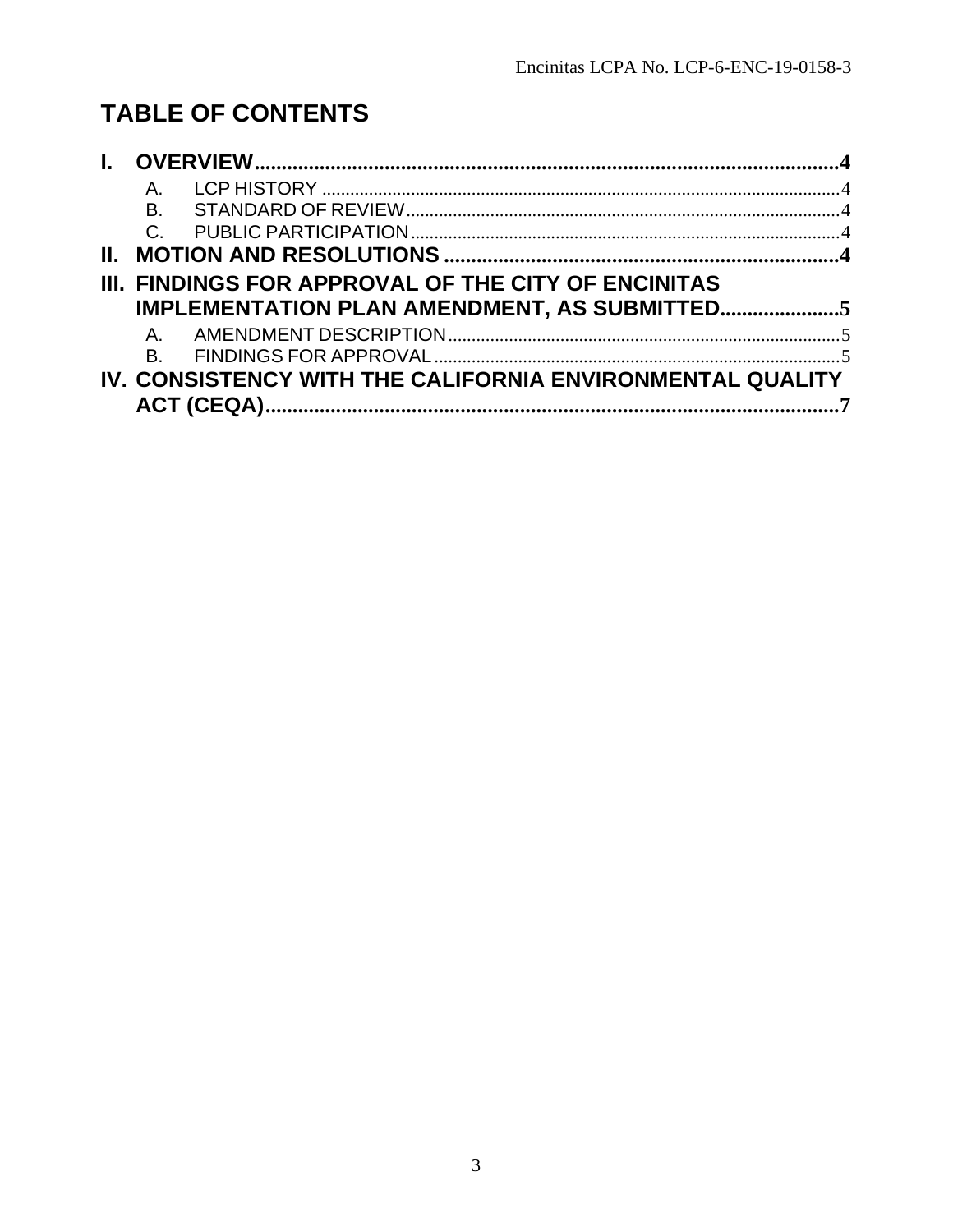# <span id="page-3-0"></span>**I. OVERVIEW**

## <span id="page-3-1"></span>**A. LCP HISTORY**

On November 17, 1994, the Commission approved, with suggested modifications, the City of Encinitas' LCP (both LUP and implementing ordinances). The City accepted the suggested modifications; and, on May 15, 1995, began issuing CDPs for those areas of the City within the Coastal Zone. The Commission has certified many amendments to the City's LCP since 1995.

## <span id="page-3-2"></span>**B. STANDARD OF REVIEW**

Pursuant to Section 30513 of the Coastal Act, the Commission may only reject zoning ordinances or other implementing actions, as well as their amendments, on the grounds that they do not conform with, or are inadequate to carry out, the provisions of the certified land use plan. The Commission shall take action by a majority vote of the Commissioners present.

## <span id="page-3-3"></span>**C. PUBLIC PARTICIPATION**

Section 30503 of the Coastal Act requires local governments to provide the public with the maximum amount of opportunities to participate in the development of the LCP amendment prior to submittal to the Commission for review. The City has held Planning Commission and City Council meetings with regard to the subject amendment request. All of those local hearings were duly noticed to the public. Notice of the subject amendment has been distributed to all known interested parties.

# <span id="page-3-4"></span>**II. MOTION AND RESOLUTIONS**

Following a public hearing, staff recommends the Commission adopt the following resolutions and findings. The appropriate motion to introduce the resolution and a staff recommendation are provided just prior to each resolution.

## **MOTION:**

I move that the Commission reject the City of Encinitas Implementation Program Amendment No. LCP-6-ENC-19-0158-3 as submitted.

## **STAFF RECOMMENDATION OF CERTIFICATION AS SUBMITTED:**

Staff recommends a **NO** vote. Failure of this motion will result in certification of the Implementation Program Amendment as submitted and the adoption of the following resolution and findings. The motion passes only by an affirmative vote of a majority of the Commissioners present.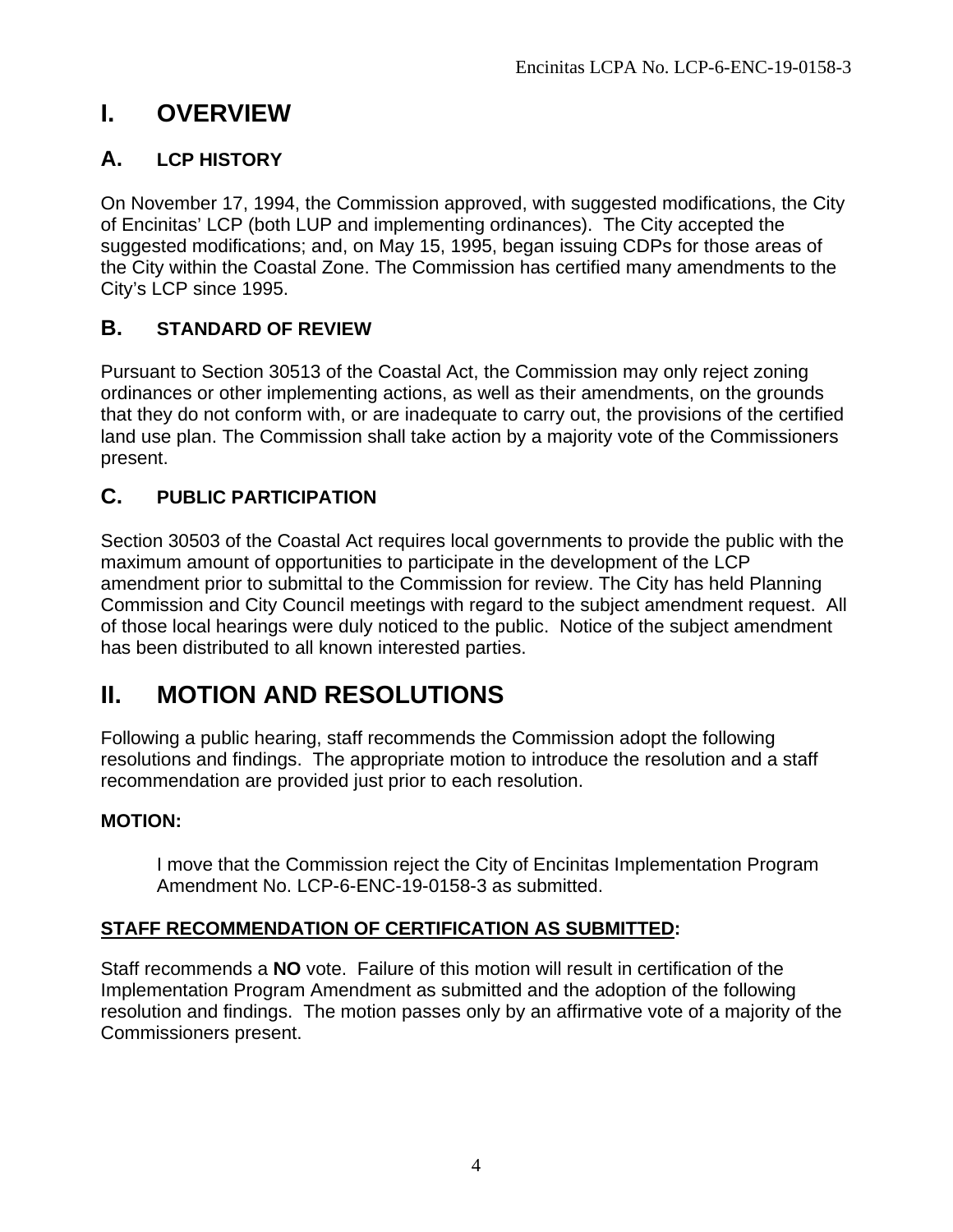#### **RESOLUTION TO CERTIFY IMPLEMENTATION PROGRAM AMENDMENT AS SUBMITTED:**

The Commission hereby certifies the Implementation Program Amendment for the City of Encinitas as submitted and adopts the findings set forth below on grounds that the Implementation Program Amendment conforms with, and is adequate to carry out the provisions of the Land Use Plan, and certification of the Implementation Program Amendment will meet the requirements of the California Environmental Quality Act, because either 1) feasible mitigation measures and/or alternatives have been incorporated to substantially lessen any significant adverse effects of the Implementation Program Amendment on the environment, or 2) there are no further feasible alternatives or mitigation measures that would substantially lessen any significant adverse impacts on the environment that will result from certification of the Implementation Program.

## <span id="page-4-0"></span>**III. FINDINGS FOR APPROVAL OF THE CITY OF ENCINITAS IMPLEMENTATION PLAN AMENDMENT, AS SUBMITTED**

## <span id="page-4-1"></span>**A. AMENDMENT DESCRIPTION**

The City of Encinitas proposes to amend Title 24 (Subdivisions) and Title 30 (Zoning) of the City's Municipal Code, both part of the certified IP, to modify design requirements and development standards for pedestrian and bicycle connectivity. Specifically, this amendment will add language into the City's Municipal Code to expand and clarify when new development shall provide interconnection for multimodal circulation between adjacent land uses. Further, if local review determines that a project shall provide an interconnection, the Ordinance requires the newly created linkage to be secured through an easement dedication.

This amendment adds similar language into six Sections of the Encinitas Municipal Code in order to provide consistent requirements for bicycle and pedestrian connectivity in multiple zones of the City. Specifically, the provisions of the amendment would apply to development within all residential, commercial, light industrial, public/semi-public, and ecological reserve/open space/parks zones in the City, and would also apply when a subdivision is, or is not requested as part of a development application.

The proposed amendment consists of text changes only; the revisions will apply citywide.

## <span id="page-4-2"></span>**B. FINDINGS FOR APPROVAL**

The standard of review for LCP implementation submittals or amendments is their consistency with and ability to carry out the provisions of the certified LUP.

### a) **Purpose and Intent of the Ordinance.**

The purpose of the proposed ordinance is to maintain and/or enhance the connectivity and circulation of pedestrian, bicycle and vehicular transportation through new development.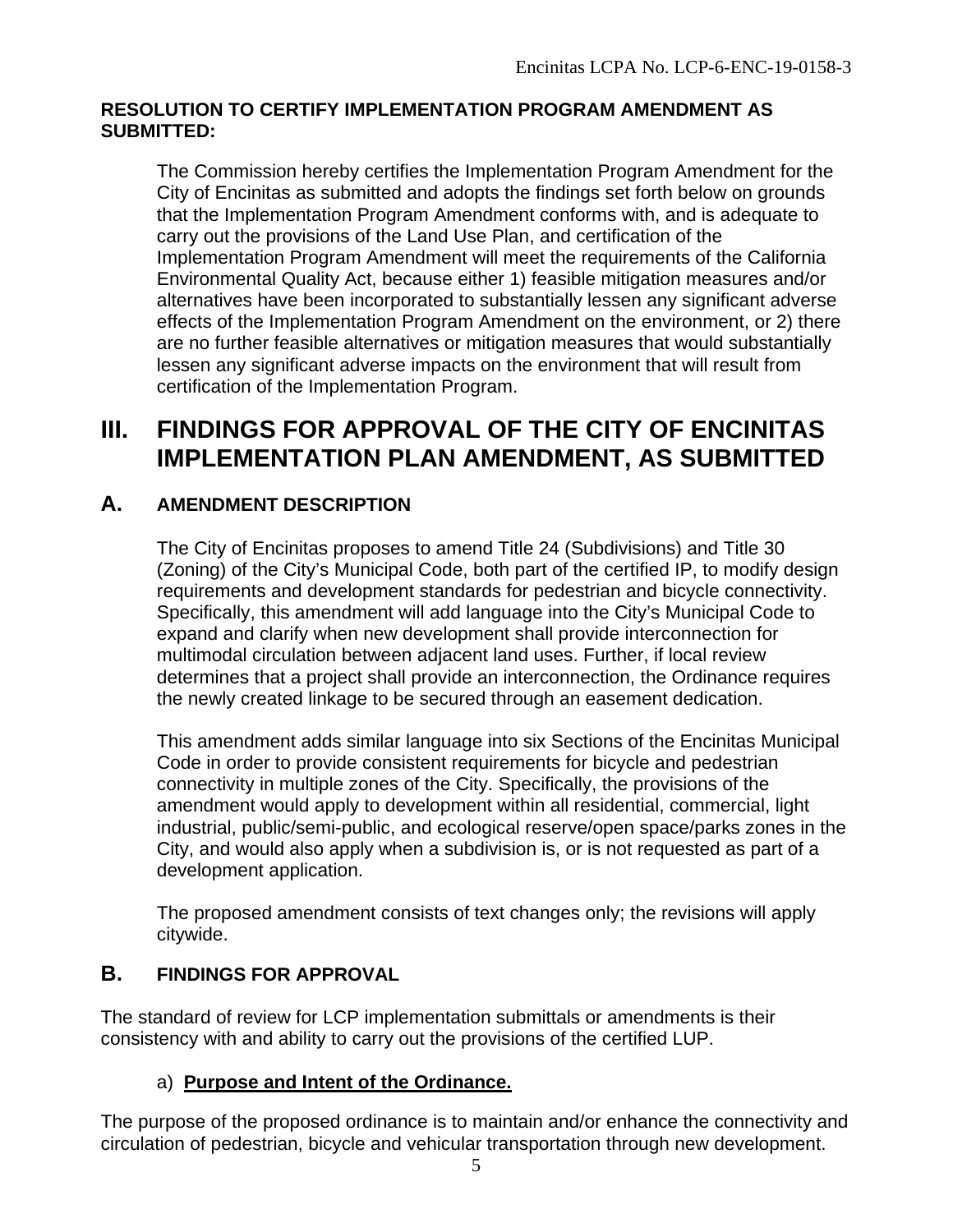### b) **Major Provisions of the Ordinance.**

A major provision of the proposed ordinance provides that connectivity and circulation between adjacent land uses will be reviewed on a project-by-project basis, and that interconnecting circulation for pedestrians and bicycles can include passages, walkways, trails, courtyards, breezeways, and bridges. Additionally, the Ordinance requires the newly created linkage to be secured through an easement dedication and can include easement dedications for future connectivity and circulation.

## c) **Adequacy of the Ordinance to Implement the Certified LUP Segments.**

The Commission can only reject the proposed IP amendments where it can be shown that the amendment would be inconsistent with the certified LUP or render the IP inadequate to carry out the LUP. The most applicable LUP standards are as follows:

#### **Land Use Element**

**Policy 1.15:** Commercial and industrial uses shall be required to provide easy and safe pedestrian, bicycle, and handicapped access.

**Policy 6.5:** The design of future development shall consider the constraints and opportunities that are provided by adjacent existing development.

#### **Circulation Element**

**Policy 1.4:** Require, where feasible, interconnecting offstreet pedestrian and vehicular circulation between adjacent commercial and office land uses. This policy should be required along major transportation corridors to minimize traffic conflicts associated with pedestrian and vehicular movement to and from these properties.

**Policy 1.15:** The City will actively support an integrated transportation program that encourages and provides for mass-transit, bicycle transportation, pedestrians, equestrians, and car-pooling.

**Policy 3.3:** Create a safe and convenient circulation system for pedestrians.

**Policy 3.11:** The City will strive to implement a safe, direct, and convenient circulation system for commuting and recreational bicycle traffic. The City will support the development of additional bicycle facilities in the Coastal Zone…

The proposed IP amendment is consistent with the goals and policies of the certified LUP in that new development projects, subject to the amendment's provisions, will expand multimodal connectivity citywide. The provisions of this amendment clarify when a project shall provide for multimodal connections through private development, to trails identified in the City's Recreation Trails Master Plan, or to sidewalks as typically required as part of frontage road improvements.

Proposed language within the amendment requires the interconnection of pedestrian and bicycle circulation through projects 'to the extent feasible.' California Public Resources Code Section 30108 defines feasible: "Feasible" means capable of being accomplished in